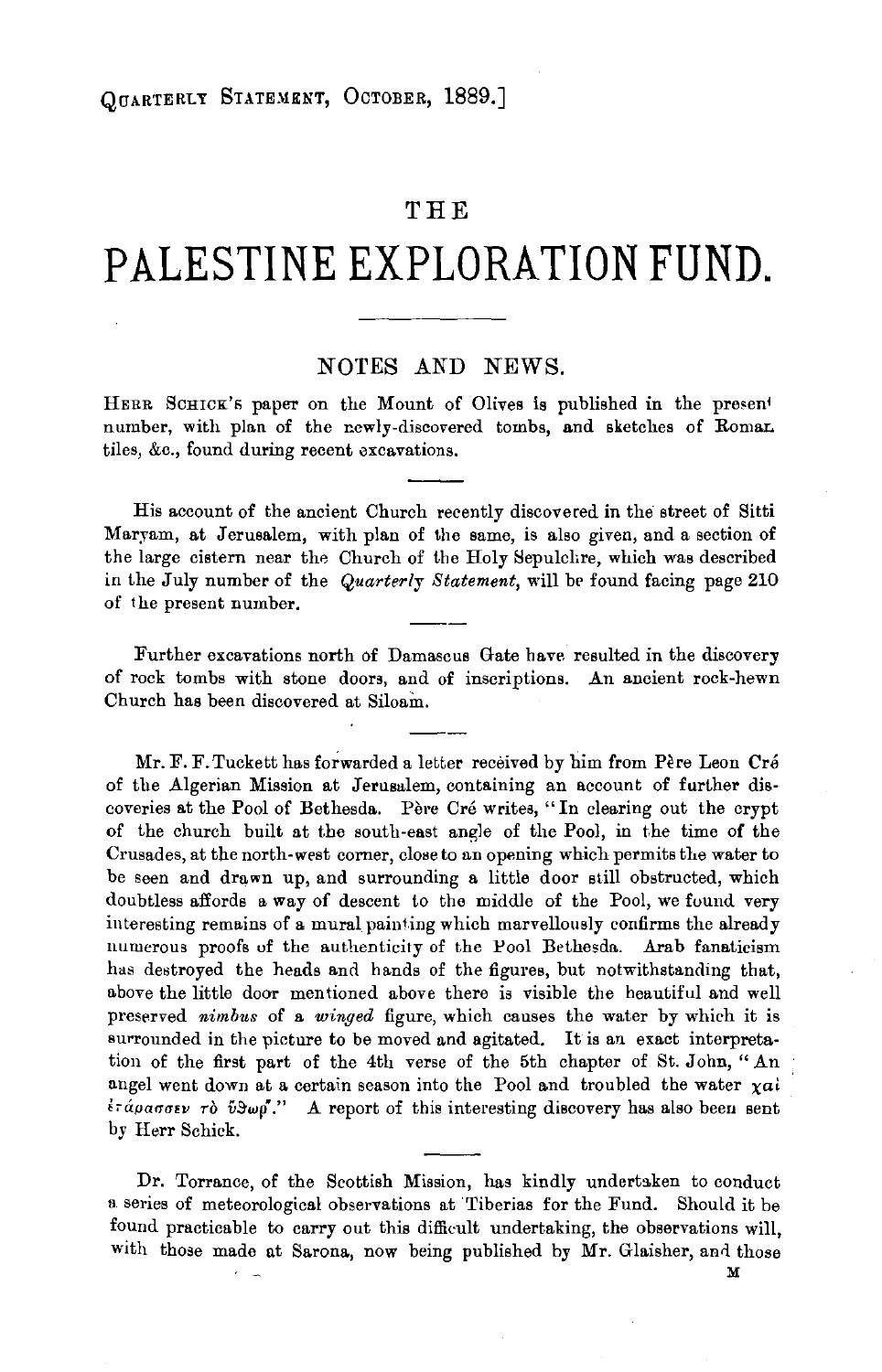made by Dr. Chaplin at Jerusalem, and reported in the *Quarterly Statement*  for 1883, place the Society after a few years in the possession of materials for a fairly complete account of the meteorology of Palestine. It will be remembered that Tiberias is 682 feet below the level of the Mediterranean Sea. No regular series of meteorological observations has ever been made in such a depressed situation, and the results will therefore be exceptionally interesting. As the neighbourhood of Jericho is becoming, to some extent, a place of residence for Europeans, it Is hoped that opportunity may before long present itself for making meteorological observations there also.

An interesting letter has been received from Mr. W. Lethaby, who has been residing two years in Kerak as a Missionary. He urges the Fund to commence explorations there, and reports the discovery of some stones with sculptured figures, which he thinks are "of the Assyrian type." It is hoped that further information may soon be received from Mr. Lethaby on the subject.

Mr. Henry A. Harper's work, on "The Bible and Modern Discoveries" is nearly ready. It is an endeavour to present in a simple but yet connected form the Biblical results of twenty-two years' work of the Palestine Exploration Fund. The writer has al•o availed himself of the discoveries made by the American Expeditions and the Egyptian Exploration Fund, as well as discoveries of interest made by independent travellers. The Bible *story,* from the call of Abraham to the Captivity, is taken, and details given of the light thrown by modern research on the sacred annals. Eastern customs and modes of thought are explained whenever the writer thought they illustrated the text. To the Clergy and Sunday School Teachers, as well as to all those who love the Bible, the writer hopes this work will prove useful. He is personally acquainted with the land, and nearly all the places spoken of he has visited, and most of them he has moreover sketched or painted. The work will be issued in one large, handsome volume of 600 pages. It will be illustrated with a map and many plates. Price to the public, 16s.; to subscribers, 10s. 6d., carriage included.

Mr. Guy le Strange's important work, "Palestine under the Moslems," which is a description of Palestine according to the medieval Arab geographers, is also in the press.

The first volume of the "Survey of Eastern Palestine," by Major Conder, has been issued to subscribers. It is accompanied by a map of the portion of country surveyed, special plans, and upwards of 350 drawings of ruins, tombs, dolmens, stone circles, inscriptions, &c. The edition is limited to 500. The first 250 subscribers pay seven guineas for the three volumes, with an index; subscribers to the " Survey of Western Palestine" are privileged to have the volumes for this sum. The price will be raised, after 250 names are received, to twelve guineas. The Committee are pledged never to let any *copies be subscribed under the sum of seven guineas. Mr. A. P. Watt,* 2, Psternoster Square, is the Sole Agent. The attention of intending subscribers is directed to the announcement on the inside of the cover of this number.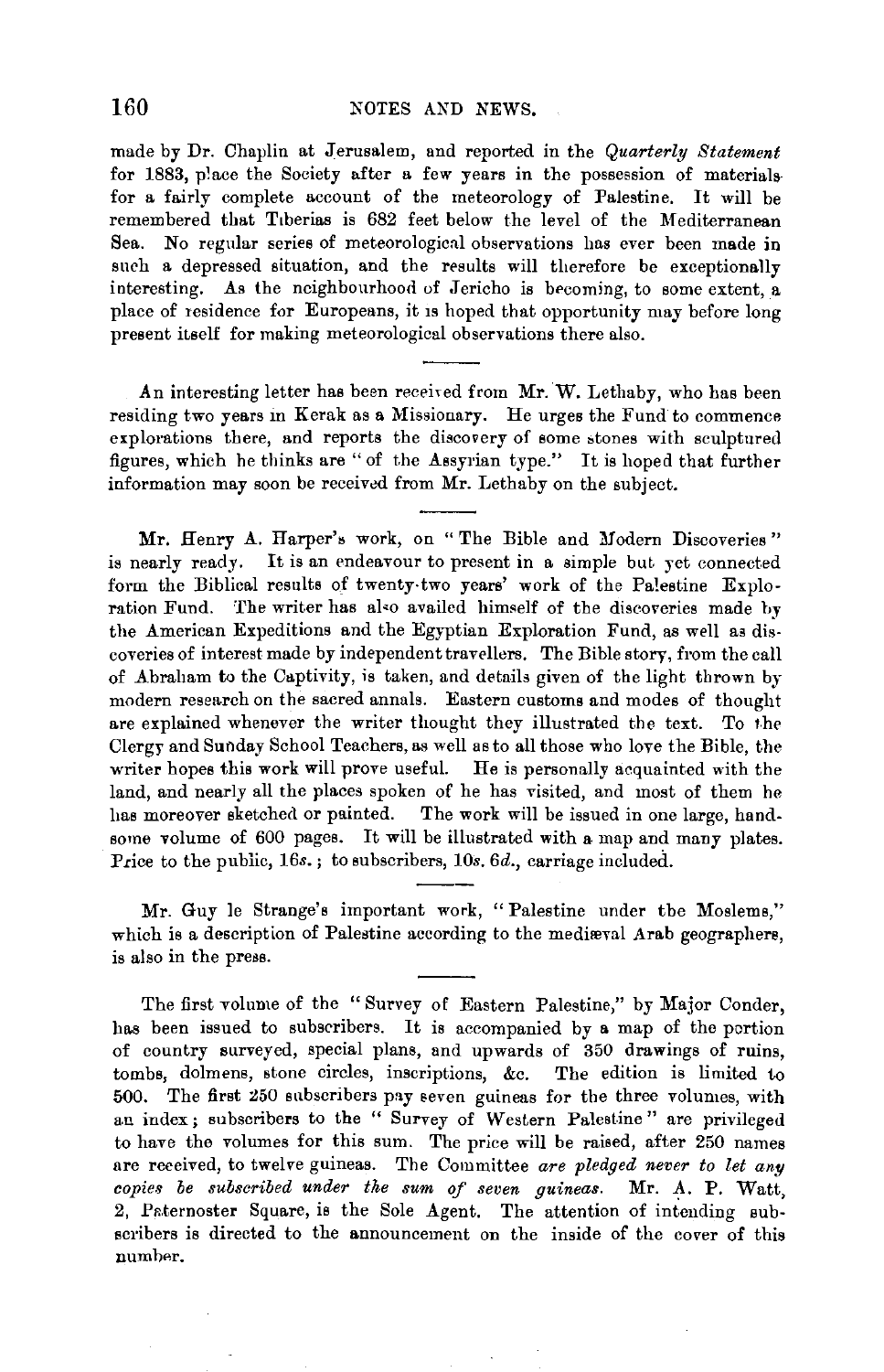Some progress has also been made with the second volume, which consists of **M.** Lecomte's beautiful clrawings, illustrating the Mission of **M.** Clermont-Ganneau **in** 1874. The illustrations for the third volume, Mr. Chichester Hart's "Flora and Fauna" of the Wâdy Arabah, are nearly ready.

The Committee have added to their list of publications the new edition of the "History of Jerusalem," by W alter Besant and E. **H.** Palmer (Bentley & Son). It can be obtained by subscribers, carriage paid, for 5s. *6d.,* by applieation to the Head Office only. The "History of Jerusalem," which was originally published in 1871, and has long been completely out of print, covers a period and is compiled from materials not included in any other work, though some of the contents have been plundered by later works on the same subject. It begins with the siege by Titus and continues to the fourteenth century, including the Early Christian period, the Moslem invasion, the Mediaval pilgrims, the Mohammedan pilgrims, the Crusades, the Latin Kingdom, the victorious eareer of Saladin, the Crusade of Children, and many other little-known episodes in the history of the city and the country.

The books now contained in the Society's publications comprise an amount of information on Palestine, and on the researches conducted in the country, which can be found in no other publications. It must never be forgotten that no single traveller, however well equipped by previous knowledge, can compete with a scientific body of explorers, instructed in the periods required, and provided with all the instruments necessary for carrying out their work. The books are the following *(the whole set can be obtained by application to Mr. George Armstrong,for* 37s. *6d., carriage paid):-*

By Major Conder, R.E.-

- (1) "Tent Work in Palestine." $-A$  popular account of the survey of Western Palestine, freely illustrated by drawings made by the author himself. This is not a dry record of the sepulchres, or a descriptive catalogue of ruins, springs, and valleys, but a continuous narrative full of observations upon the manners and customs of the people, the Biblical associations of the sites, the Holy City and its memories, and is based upon a six years' experience in the country itself. No other modern traveller has enjoyed the same advantages as Major Conder, or has used his opportunities to better purpose.
- (2) "Heth and Moab."-Under this title Major Conder provides a narrative, as bright and as full of interest as " Tent Work," of the expedition for the *Survey of Eastern Palestine.* How the party began by a flying visit to North Syria, in order to discover the Holy City-Kadesh-of the children of Heth; how they fared across the Jordan, and what discoveries they made there, will be found in this volume.
- (3) Major Conder's "Syrian Stone Lore."-This volume, the least known of Major Conder's works, is, perhaps, the most valuable. It attempts a task never before approached—the reconstruction of Palestine from its monuments. It shows what we should know of Syria if there were no Bible, and it illustrates the Bible from the monuments.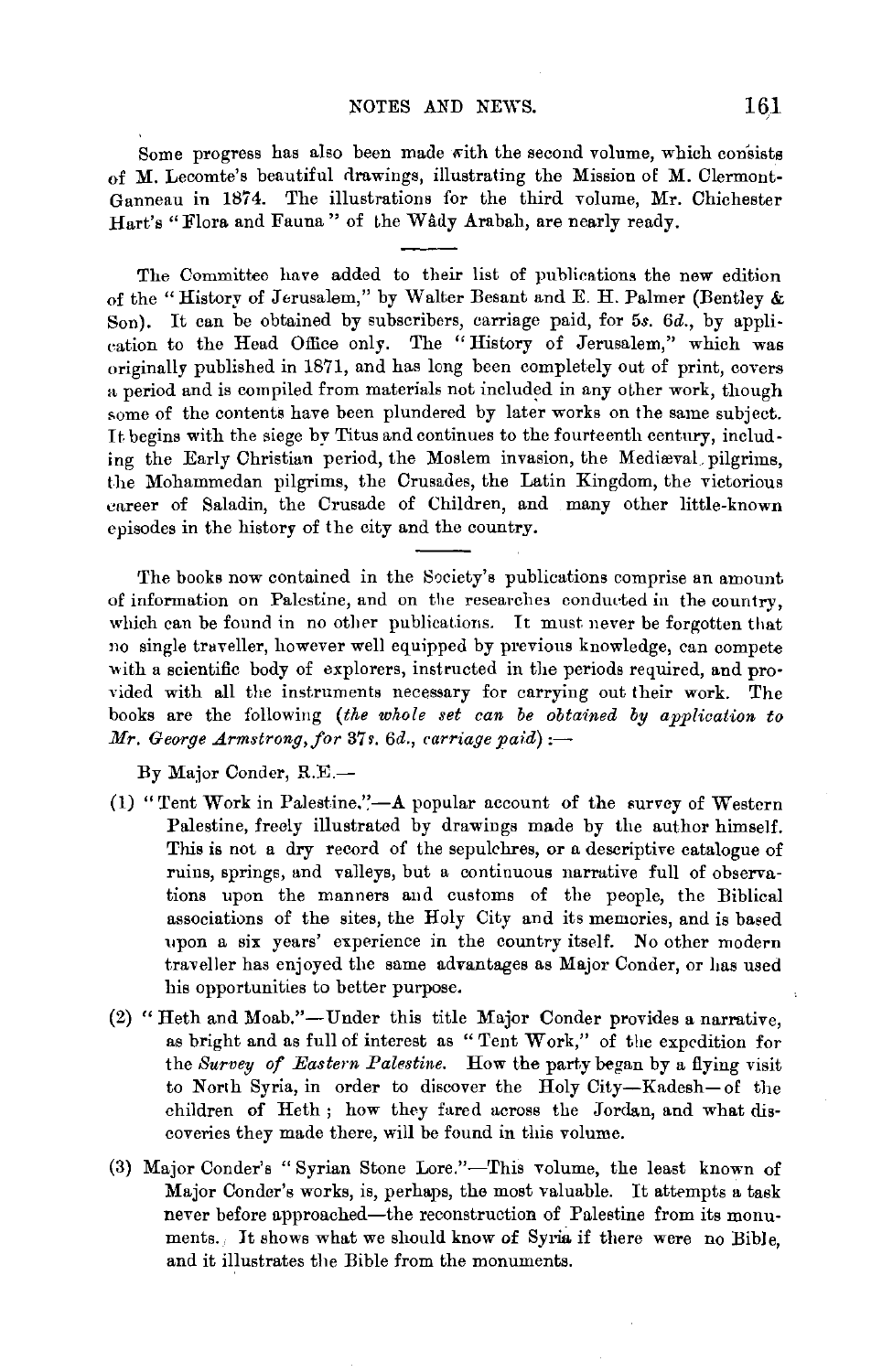- {4) Major Cimder's "Altaic Inscriptions."-This book is an attempt to read the Hittite Inscriptions. The author has seen no reason to change his views since the publication of the work.
- (5) Professor Hull's "Mount Seir."-This is a popular account of the Geological Expedition conducted by Professor Hull for the Committee of the Palestine Fund. The part which deals with the Valley of Arabah will be found entirely new and interesting.
- (6) Herr Schumacher's "Across the Jordan."
- (7) Herr Schumacher's "Jaulân." These two books must be taken in continuation of Major Conder's works issued as instalments of the unpublished "Survey of Eastern Palestine." They are full of drawings, sketches, and plans, and contain many valuable remarks upon manners and customs.
- (8) The Memoirs of Twenty-one Years' Work.-*A* copy of this book is presented to every subscriber to the Fund who applies for it. The work is a popular account of the researches conducted by the Society during the past twenty-one years of its existence. It will be found not only valuable in itself as an interesting work, but also as a book of reference, and especially useful in order to show what has been doing, and is still doing, by this Society.
- (9) Herr Schumacher's Kh. Fahil. The ancient Pella, the first retreat of the Christians ; with map and illustrations.
- (10) Names and Places in the Old and New Testament and Apocrypha, with their modern identifications, with reference to Josephus, the Memoirs, and *Quarterly Statements.*
- (11) Besant and Palmer's "History of Jerusalem," already described.

For the convenience of subscribers in following out the position of recent discoveries in Jerusalem, a plan of the city, reduced from the Ordnance Survey plan by permission, was issued with the April number of the *Quarterly Statement,* on which the recent discoveries are noted in red.

We regret to record the death of the Rev. Henry Hall-Houghton, a member of our General Committee, and for many years a generous supporter of the Society. Mr. Hall-Houghton had long ceased to take any cure of souls, but greatly furthered the advancement of the study of the New Testament by donations and personal encouragement.

Branch Associations of the Bible Society, all Sunday Schools in union with the Sunday School Institute, the Sunday School Union, and the Wesleyan Sunday School Institute, will please observe that by a special Resolution of the Committee they will henceforth be treated as subscribers and be allowed to purchase the books and maps (by application only to the Secretary) at reduced price.

The friends of the Society are earnestly requested to use the " Memoirs of Twenty-one Years' Work" as a means of showing what the work has been, and what remains to be done.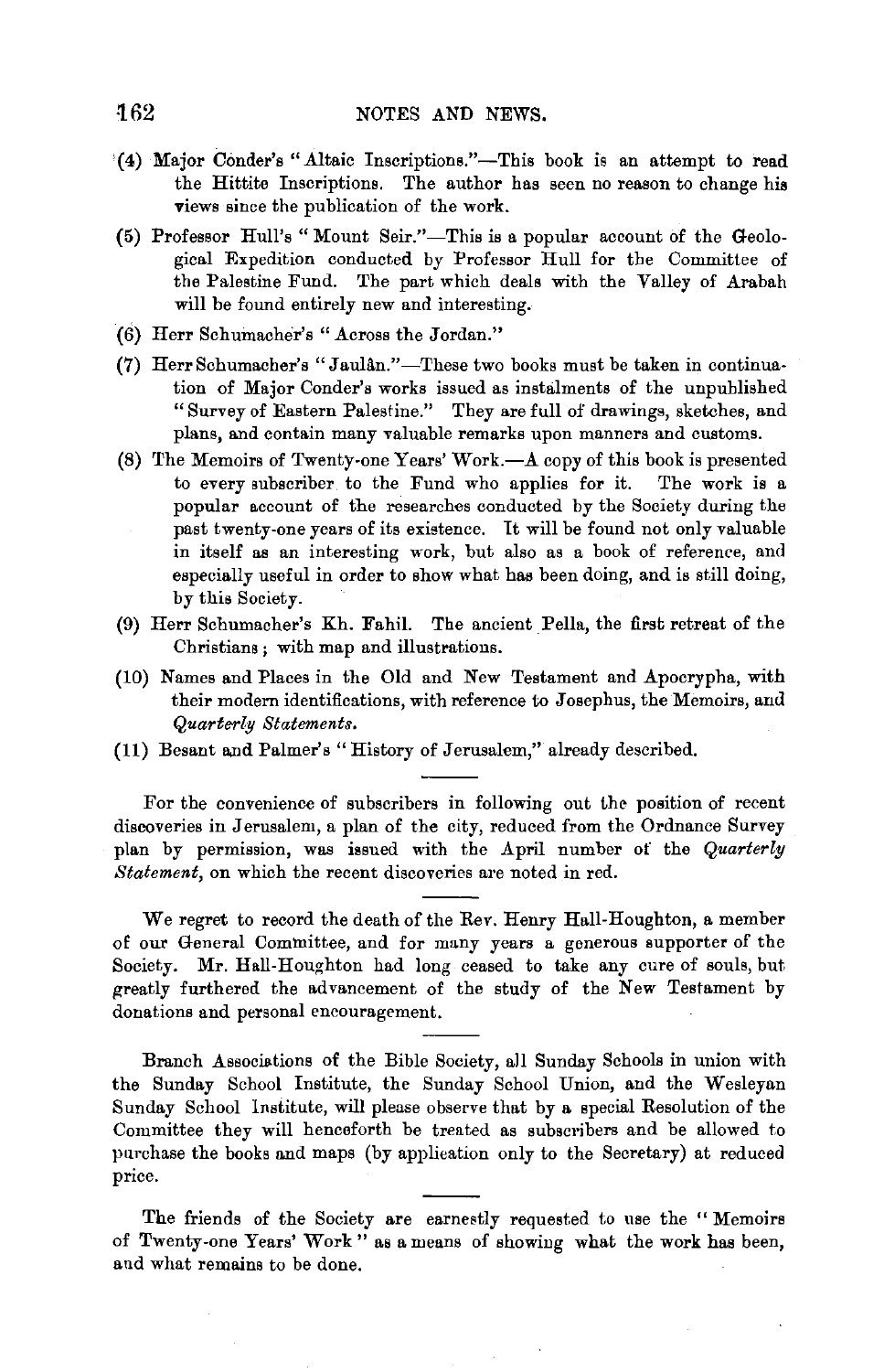## NOTES AND NEWS. 163

The income of the Society, from June 18th to September 17th, inclusive, The income of the society, from dune fold to september  $17th$ , inclusive, was-from subscriptions and donations,  $£110$  8s.  $2d.$ ; from all sources, £426 9s. 5d. The expenditure during the same period was £349 18s. 5d. On September 20th the balance in the Bank was £439 2s. 11d.

 $\mathbf{S}$  subscribers are beginning to note that the following can be had by application of the following can be had by application of the following can be had by application of the following can be had by application of t subscribers are begged to

- 1. Index to the *Quarterly Statement,* 1869-1880 ;
- 2. Cases for Herr Schumacher's "Jaulân; ".
- 3. Cases for the *Quarterly Statement,* in green or chocolnte.

Early numbers of the *Quarterly Statement* are very rare. In order to make numbers of the Contract of Statement are very rare. In order to make up complete sets the Committee will be very glad to receive any of the following numbers :--

 $N$ . II, 1869; No. VIII, 1970; No. HI (July) 1871; January and July April, 1872; January, 1888, and Jan~, 1886.

It having again been reported to the Committee that certain book hawkers It having again been reported to the Committee that certain book hawkers caution subscribers and the public that the public that the public that the public that the public that the public that the public that the public that the public that the public that the public that the public that the pu caution subscribers and the public that they have no book hawkers in their employ, and that none of their works are sold by itinerant agents.

While desiring to give every publicity to proposed identifications and other the desiring to give every publicity to proposed identifications and other theories advanced by officers of the Fund and contributors to the pages of the Quarterly Statement, the Committee wish it to be distinctly understood that by publishing them in the Quarterly Statement they neither sanction nor adopt them.

As many inquiries have been made about transparent sli.d:es, a selection will be many inquiries have been made about transparent sixtes, a selection will be made from the photographs of the Society for this purpose. Subscribers wishing to have any are requested to communicate with the Assistant Secretary.

Subscribers who do not receive the *Quarterly Statement* regularly are asked to subsecribers who do not receive the Seattlervy Bluement regularly are asked to send a note to the Secretary. Great care is taken to forward each number to all who are entitled to receive it, but changes of address and other causes give rise occasionally to omissions.